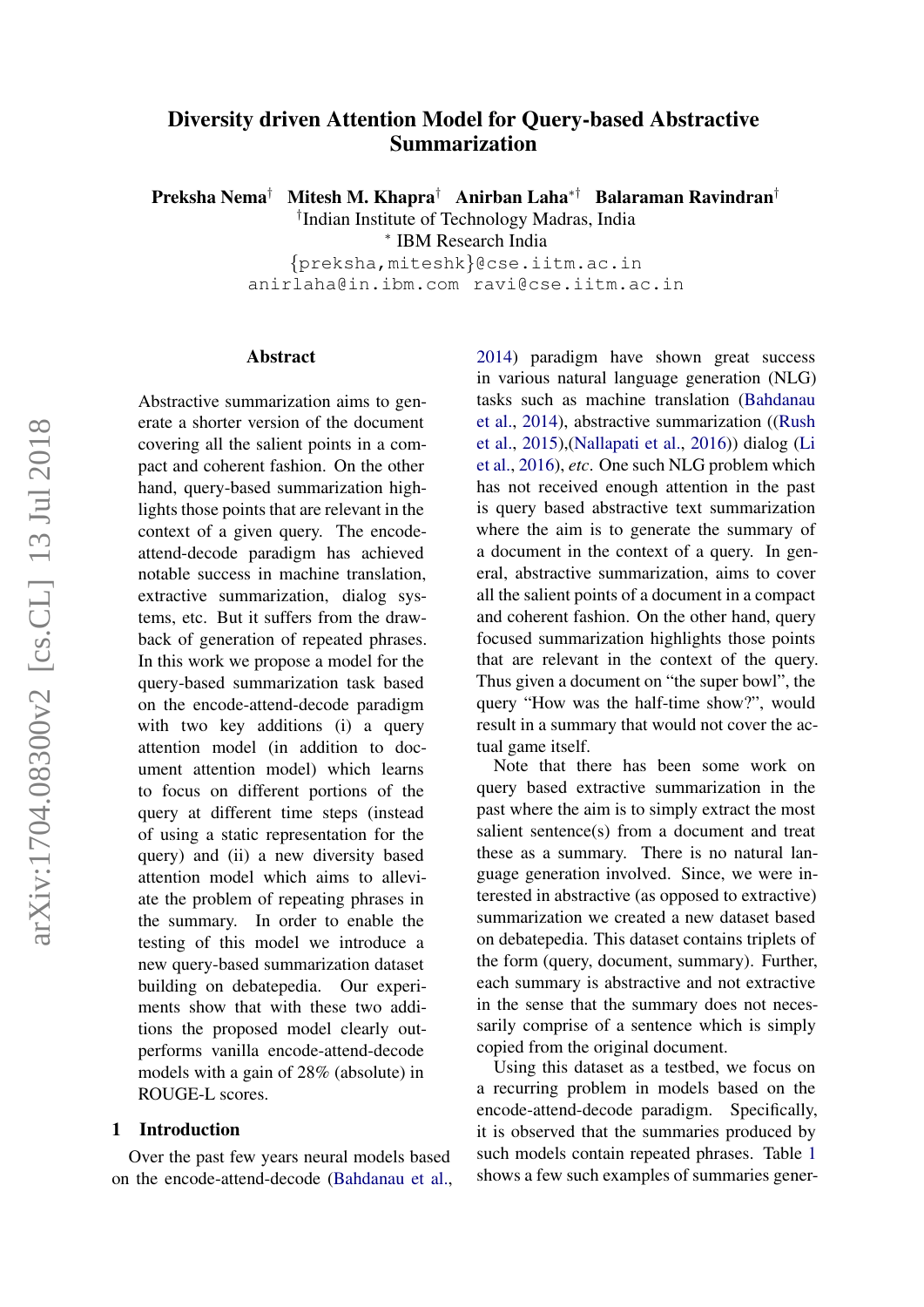Document Snippet: The "natural death" alternative to euthanasia is not keeping someone alive via life support until they die on life support. That would, indeed, be unnatural. The natural alternative is, instead, to allow them to die off of life support.

Query: Is euthanasia better than withdrawing life support (non-treatment)?

Ground Truth Summary: The alternative to euthanasia is a natural death without life support.

Predicted Summary: the large to euthanasia is a natural death life life use

Document Snippet: Legalizing same-sex marriage would also be a recognition of basic American principles, and would represent the culmination of our nation's commitment to equal rights. It is, some have said, the last major civil-rights milestone yet to be surpassed in our two-century struggle to attain the goals we set for this nation at its formation.

Query: Is gay marriage a civil right?

Ground Truth Summary: Gay marriage is a fundamental equal right.

Predicted Summary: gay marriage is a appropriate right right

<span id="page-1-0"></span>Table 1: Examples showing repeated words in the output of encoder-decoder models

ated by such a model when trained on this new dataset. This problem has also been reported by [\(Chen et al.,](#page-8-4) [2016\)](#page-8-4) in the context of summarization and by [\(Sankaran et al.,](#page-8-5) [2016\)](#page-8-5) in the context of machine translation.

We first provide an intuitive explanation for this problem and then propose a solution for alleviating it. A typical encode-attend-decode model first computes a vectorial representation for the document and the query and then produces a contextual summary one word at a time. Each word is produced by feeding a new context vector to the decoder at each time step by attending to different parts of the document and query. If the decoder produces the same word or phrase repeatedly then it could mean that the context vectors fed to the decoder at these time steps are very similar.

We propose a model which explicitly prevents this by ensuring that successive context vectors are orthogonal to each other. Specifically, we subtract out any component that the

current context vector has in the direction of the previous context vector. Notice that, we do not require the current context vector to be orthogonal to all previous context vectors but just its immediate predecessor. This enables the model to attend to words repeatedly if required later in the process. To account for the complete history (or all previous context vectors) we also propose an extension of this idea where we pass the sequence of context vectors through a LSTM [\(Hochreiter and Schmidhuber,](#page-8-6) [1997\)](#page-8-6) and ensure that the current state produced by the LSTM is orthogonal to the history. At each time step, the state of the LSTM is then fed to the decoder to produce one word in the summary.

Our contributions can be summarized as follows: (i) We propose a new dataset for query based abstractive summarization and evaluate encode-attend-decode models on this dataset (ii) We study the problem of repeating phrases in NLG in the context of this dataset and propose two solutions for countering this problem. We show that our method outperforms a vanilla encoder-decoder model with a gain of 28% (absolute) in ROUGE-L score (iii) We also demonstrate that our method clearly outperforms a recent state of the art method proposed for handling the problem of repeating phrases with a gain of 7% (absolute) in ROUGE-L scores (iv) We do a qualitative analysis of the results and show that our model indeed produces outputs with fewer repetitions.

## 2 Related Work

Summarization has been studied in the context of text ([\(Mani,](#page-8-7) [2001\)](#page-8-7), [\(Das and Martins,](#page-8-8) [2007\)](#page-8-8), [\(Nenkova and McKeown,](#page-8-9) [2012\)](#page-8-9)) as well as speech ([\(Zhu and Penn,](#page-9-0) [2006\)](#page-9-0), [\(Zhu et al.,](#page-9-1) [2009\)](#page-9-1)). A vast majority of this work has focused on extractive summarization where the idea is to construct a summary by selecting the most relevant sentences from the document ([\(Neto et al.,](#page-8-10) [2002\)](#page-8-10), [\(Erkan and Radev,](#page-8-11) [2004\)](#page-8-11), [\(Filippova and](#page-8-12) [Altun,](#page-8-12) [2013\)](#page-8-12), [\(Colmenares et al.,](#page-8-13) [2015\)](#page-8-13), [\(Ried](#page-8-14)[hammer et al.,](#page-8-14) [2010\)](#page-8-14), [\(Ribeiro et al.,](#page-8-15) [2013\)](#page-8-15)). There has been some work on abstractive summarization in the context of DUC-2003 and DUC-2004 contests [\(Zajic et al.\)](#page-8-16). We refer the reader to [\(Das and Martins,](#page-8-8) [2007\)](#page-8-8) and [\(Nenkova](#page-8-9) [and McKeown,](#page-8-9) [2012\)](#page-8-9) for an excellent survey of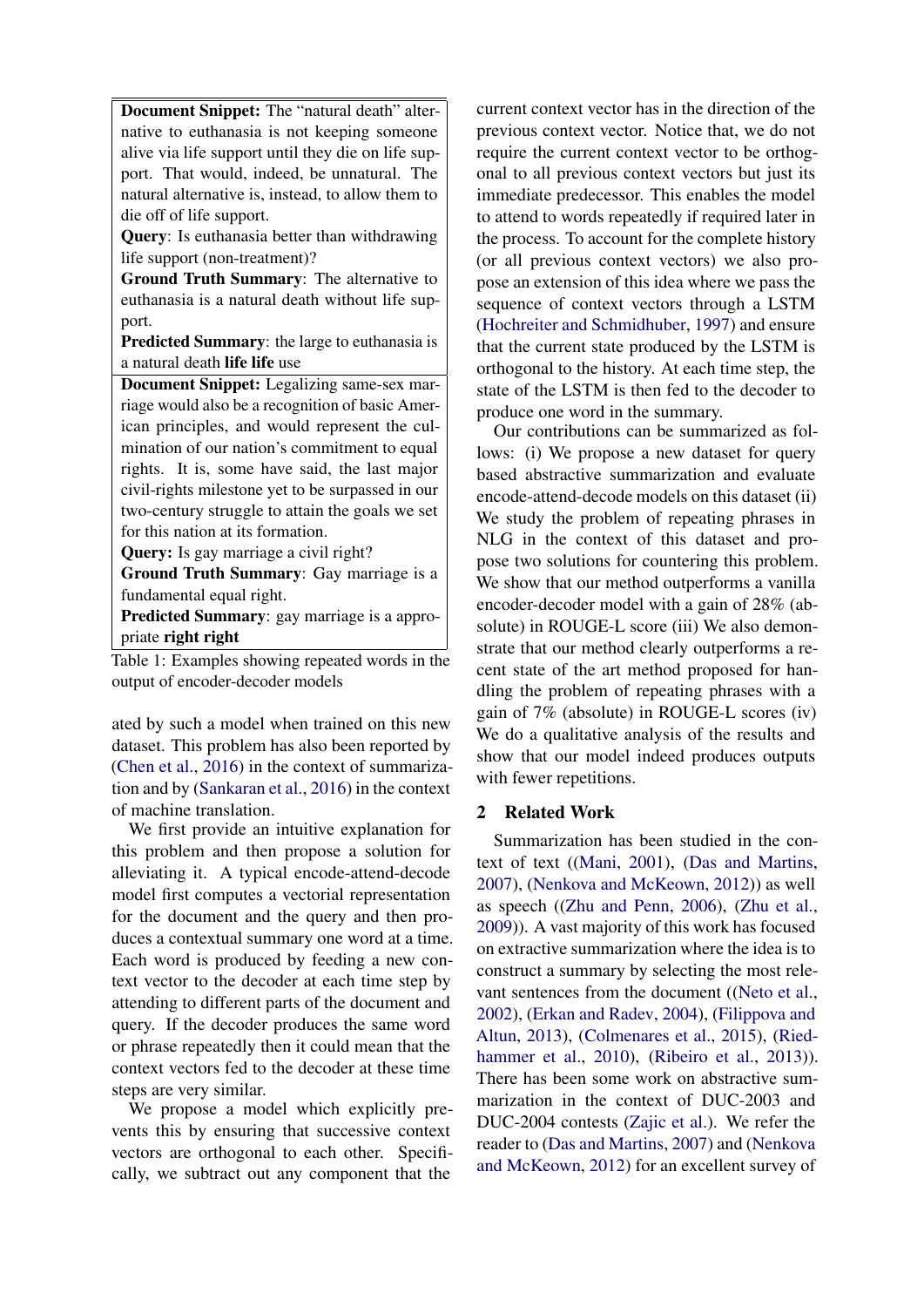the field.

Recent research in abstractive summarization has focused on data driven neural models based on the encode-attend-decode paradigm [\(Bah](#page-8-0)[danau et al.,](#page-8-0) [2014\)](#page-8-0). For example, [\(Rush et al.,](#page-8-1) [2015\)](#page-8-1), report state of the art results on the GigaWord and DUC corpus using such a model. Similarly, the work of [Lopyrev](#page-8-17) [\(2015\)](#page-8-17) uses neural networks to generate news headline from short news stories. [Chopra et al.](#page-8-18) [\(2016\)](#page-8-18) extend the work of [Rush et al.](#page-8-1) [\(2015\)](#page-8-1) and report further improvements on the two datasets. [Hu](#page-8-19) [et al.](#page-8-19) [\(2015\)](#page-8-19) introduced a dataset for Chinese short text summarization and evaluated a similar RNN encoder-decoder model on it.

One recurring problem in encoder-decoder models for NLG is that they often repeat the same phrase/word multiple times in the summary (at the cost of both coherency and fluency). [Sankaran et al.](#page-8-5) [\(2016\)](#page-8-5) study this problem in the context of MT and propose a temporal attention model which enforces the attention weights for successive time steps to be different from each other. Similarly, and more relevant to this work, [Chen et al.](#page-8-4) [\(2016\)](#page-8-4) propose a distraction based attention model which maintains a history of attention vectors and context vectors. It then subtracts this history from the current attention and context vector. When evaluated on our dataset their method performs poorly. This could be because their method is very aggressive in dealing with the history (as explained later in the Experiments section). On the other hand, our method has a better way of handling history (by passing context vectors through an LSTM recurrent network) which gives us the flexibility to forget/retain some portions of the history and at the same time produce diverse context vectors at successive time steps.

We evaluate our method in the context of query based abstractive summarization - a problem which has received almost no attention in the past due to unavailability of datasets. We create a new dataset for this task and show that our method indeed produces better output by reducing the number of repeated phrases produced by encoder decoder models.

<span id="page-2-1"></span>

| Average number of words per |                        |      |  |
|-----------------------------|------------------------|------|--|
|                             | Document Summary Query |      |  |
| 66.4                        | 11.16                  | 9.97 |  |

Table 2: Average length of documents/queries/summaries in the dataset

## 3 Dataset

As mentioned earlier, there are no existing datasets for query based abstractive summarization. We create such a dataset from Debatepedia an encyclopedia of pro and con arguments and quotes on critical debate topics. There are 663 debates in the corpus (we have considered only those debates which have at least one query with one document). These 663 debates belong to 53 overlapping categories such as Politics, Law, Crime, Environment, Health, Morality, Religion, etc. A given topic can belong to more than one category. For example, the topic "Eye for an Eye philosophy" belongs to both "Law" as well as "Morality". The average number of queries per debate is 5 and the average number of documents per query is 4. Please refer to the dataset url<sup>[1](#page-2-0)</sup> for more details about number of debates per category.

For example, Figure [1](#page-3-0) shows the queries associated with the topic "Algae Biofuel". It also lists the set of documents and an abstractive summary associated with each query. As is obvious from the example, the summary is an abstractive summary and not extracted directly from the document. We crawled 12695 such {query, document, summary} triples from debatepedia (these were all the triples that were available). Table [2](#page-2-1) reports the average length of the query, summary and documents in this dataset.

We used 10 fold cross validation for all our experiments. Each fold uses 80% of the documents for training, 10% for validation and 10% for testing.

## 4 Proposed model

Given a query  $\mathbf{q} = q_1, q_2, ..., q_k$  containing k words, a document  $\mathbf{d} = d_1, d_2, ..., d_n$  containing  $n$  words, the task is to generate a contextual summary  $y = y_1, y_2, ..., y_m$  containing

<span id="page-2-0"></span><sup>1</sup>[https://github.com/PrekshaNema25/](https://github.com/PrekshaNema25/DiverstiyBasedAttentionMechanism) [DiverstiyBasedAttentionMechanism](https://github.com/PrekshaNema25/DiverstiyBasedAttentionMechanism)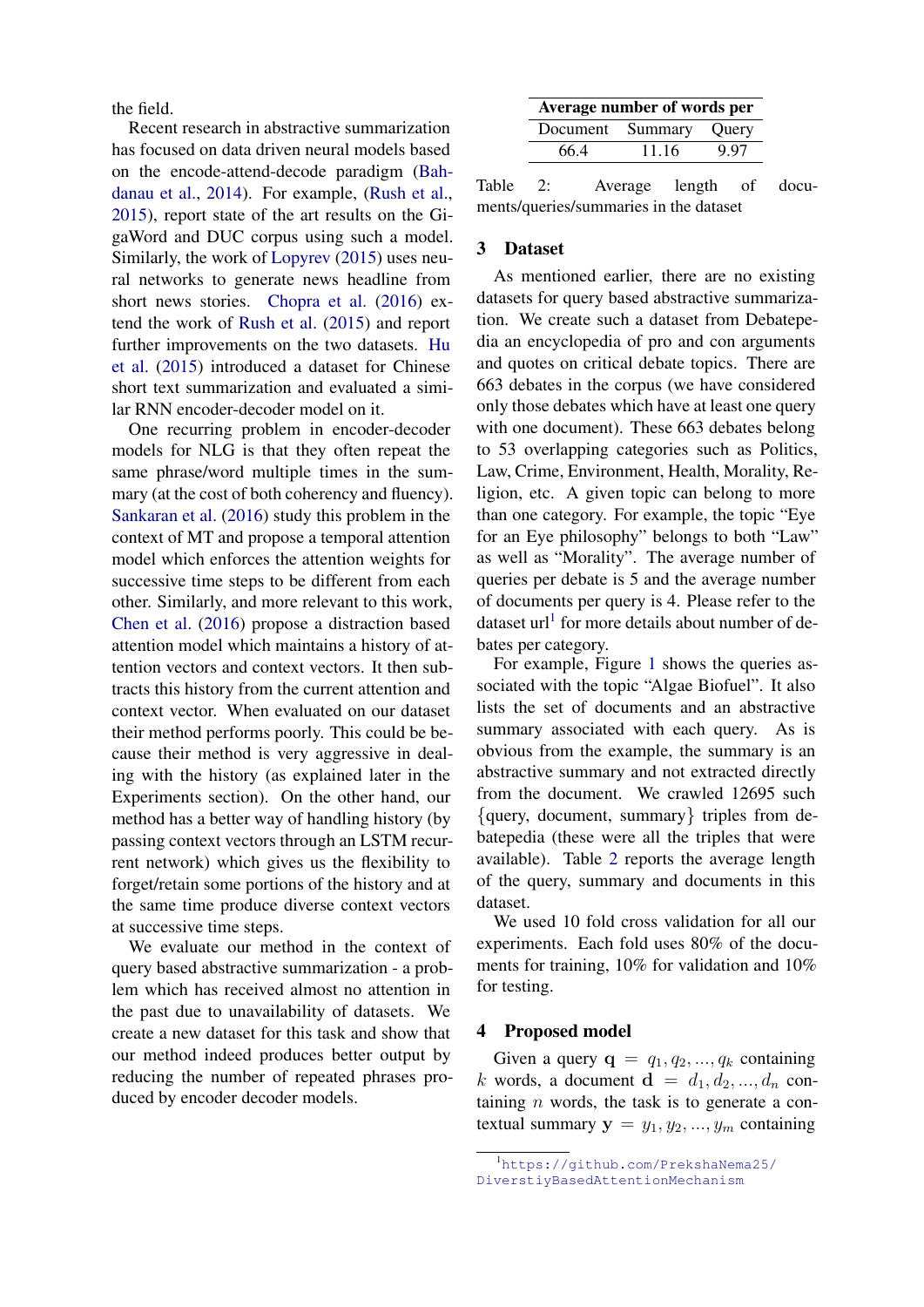

<span id="page-3-0"></span>Figure 1: Queries associated with the topic "algae Figure 2: Documents and summaries for a given biofuel" query

m words. This can be modeled as the problem of finding a  $y^*$  that maximizes the probability  $p(\mathbf{y}|\mathbf{q}, \mathbf{d})$  which can be further decomposed as:

$$
y^* = \arg\max_{y} \prod_{t=1}^{m} p(y_t | y_1, ..., y_{t-1}, \mathbf{q}, \mathbf{d}) \tag{1}
$$

We now describe a way of modeling  $p(y_t|y_1, \ldots, y_{t-1}, \mathbf{q}, \mathbf{d})$  using the neural encoderattention-decoder paradigm. The proposed model contains the following components: (i) an encoder RNN for the query (ii) an encoder RNN for the document (iii) attention mechanism for the query (iv) attention mechanism for the document and (v) a decoder RNN. All the RNNs use a GRU cell.

Encoder for the query: We use a recurrent neural network with Gated Recurrent Units (GRU) for encoding the query. It reads the query  $q =$  $q_1, q_2, \ldots, q_k$  from left to right and computes a hidden representation for each time-step as:

$$
h_i^q = \text{GRU}_q(h_{i-1}^q, e(q_i))
$$
 (2)

where  $e(q_i) \in \mathbb{R}^d$  is the d-dimensional embedding of the query word  $q_i$ .

Encoder for the document: This is similar to the query encoder and reads the document  $d =$  $d_1, d_2, ..., d_n$  from left to right and computes a hidden representation for each time-step as:

$$
h_i^d = \text{GRU}_d(h_{i-1}^d, e(d_i))
$$
 (3)

where  $e(d_i) \in \mathbb{R}^d$  is the d-dimensional embedding of the document word  $d_i$ .

Attention mechanism for the query : At each time step, the decoder produces an output word <span id="page-3-2"></span>by focusing on different portions of the query (document) with the help of a query (document) attention model. We first describe the query attention model which assigns weights  $\alpha_{t,i}^{\bar{q}}$  to each word in the query at each decoder timestep using the following equations.

$$
a_{t,i}^q = v_q^T \tanh(W_q s_t + U_q h_i^q) \tag{4}
$$

$$
\alpha_{t,i}^q = \frac{\exp(a_{t,i}^q)}{\sum_{j=1}^k \exp(a_{t,j}^q)}
$$
(5)

where  $s_t$  is the current state of the decoder at time step  $t$  (we will see an exact formula for this soon).  $W_q \in \mathbb{R}^{l_2 \times l_1}$ ,  $U_q \in \mathbb{R}^{l_2 \times l_2}$ ,  $v_q \in \mathbb{R}^{l_2}$ ,  $l_1$  is the size of the decoder's hidden state,  $l_2$ is both the size of  $h_i^q$  $\frac{q}{i}$  and also the size of the final query representation at time step  $t$ , which is computed as:

<span id="page-3-1"></span>
$$
q_t = \sum_{i=1}^k \alpha_{t,i}^q h_i^q \tag{6}
$$

Attention mechanism for the document : We now describe the document attention model which assigns weights to each word in the document using the following equations.

$$
a_{t,i}^d = v_d^T \tanh(W_d s_t + U_d h_i^d + Z q_t)
$$
 (7)  

$$
\alpha_{t,i}^d = \frac{\exp(a_{t,i}^d)}{\sum_{j=1}^n \exp(a_{t,j}^d)}
$$

where  $s_t$  is the current state of the decoder at time step  $t$  (we will see an exact formula for this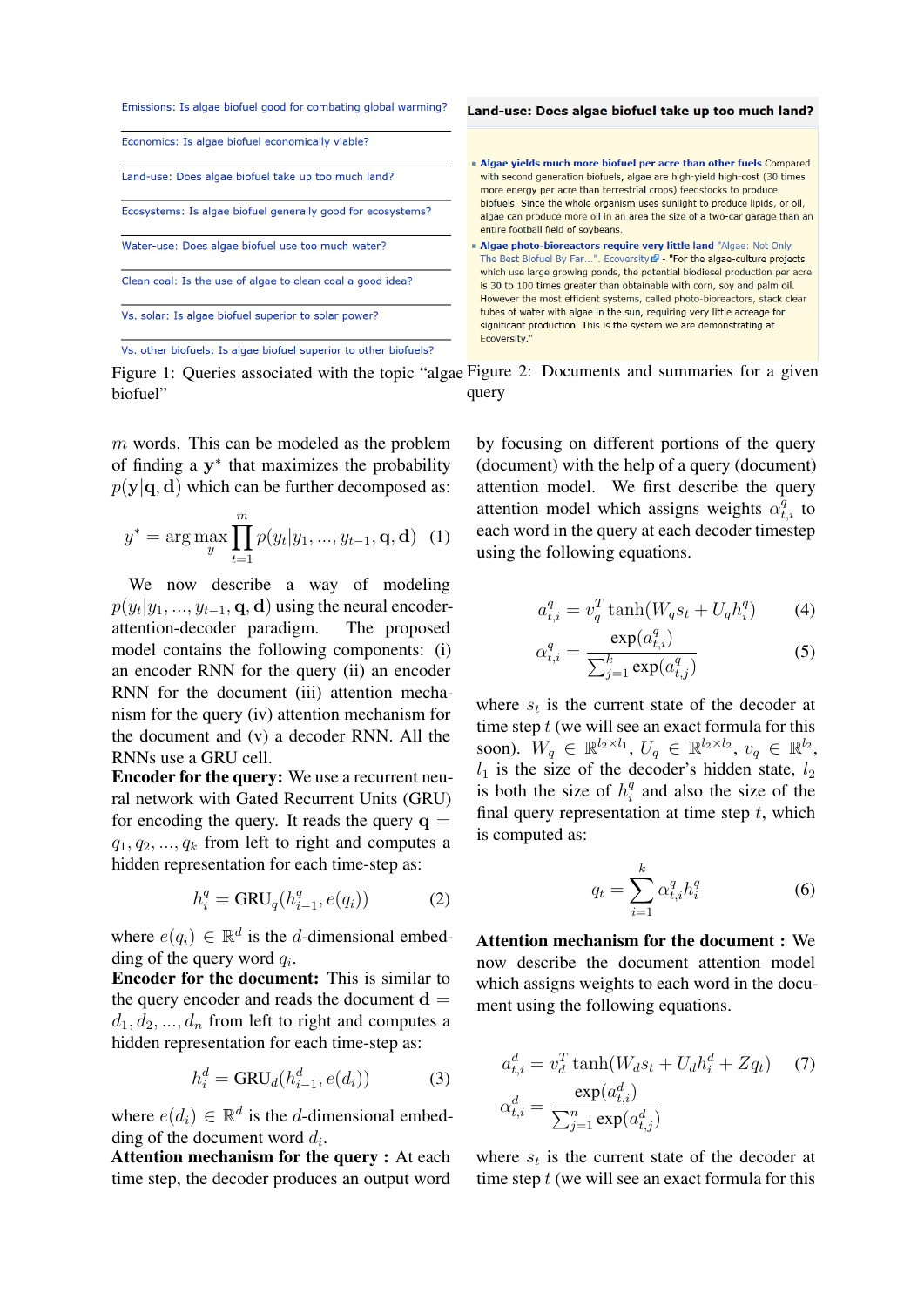soon).  $W_d \in \mathbb{R}^{l_4 \times l_1}$ ,  $U_d \in \mathbb{R}^{l_4 \times l_4}$ ,  $Z \in \mathbb{R}^{l_4 \times l_2}$ ,  $v_d \in \mathbb{R}^{l_2}$ ,  $l_4$  is the size of  $h_i^d$  and also the size of the final document representation  $d_t$  which is passed to the decoder at time step  $t$  as:

$$
d_t = \sum_{i=1}^n \alpha_{t,i}^d h_i^d \tag{8}
$$

Note that  $d_t$  now encodes the relevant information from the document as well as the query (see Equation [\(7\)](#page-3-1)) at time step t. We refer to this as the *context vector* for the decoder.

**Decoder:** The hidden state of the decoder  $s_t$  at each time  $t$  is again computed using a GRU as follows:

$$
s_t = \text{GRU}_{dec}(s_{t-1}, [e(y_{t-1}), d_{t-1}]) \quad (9)
$$

where,  $y_{t-1}$  gives a distribution over the vocabulary words at timestep  $t - 1$  and is computed as:

$$
y_t = \text{softmax}(W_o f(W_{dec} s_t + V_{dec} d_t)) \quad (10)
$$

where  $W_o \in \mathbb{R}^{N \times l_1}$ ,  $W_{dec} \in \mathbb{R}^{l_1 \times l_1}$ ,  $V_{dec} \in$  $\mathbb{R}^{l_1 \times l_4}$ , N is the vocabulary size,  $y_t$  is the final output of the model which defines a probability distribution over the output vocabulary. This is exactly the quantity defined in Equation [\(1\)](#page-3-2) that we wanted to model  $(p(y_t|y_1, ..., y_{t-1}, \mathbf{q}, \mathbf{d}))$ . Further, note that,  $e(y_{t-1})$  is the d-dimensional embedding of the word which has the highest probability under the distribution  $y_{t-1}$ . Also  $[e(y_{t-1}), d_{t-1}]$  means a concatenation of the vectors  $e(y_{t-1}), d_{t-1}$ . We chose f to be the identity function.

The model as described above is an instantiation of the encoder-attention-decoder idea applied to query based abstractive summarization. As mentioned earlier (and demonstrated later through experiments), this model suffers from the problem of repeating the same phrase/word in the output. We now propose a new attention model which we refer to as diversity based attention model to address this problem.

#### 4.1 Diversity based attention model

As hypothesized earlier, if the decoder produces the same phrase/word multiple times then it is possible that the context vectors being fed to the decoder at consecutive time steps are

<span id="page-4-0"></span>

<span id="page-4-2"></span><span id="page-4-1"></span>Figure 3: Proposed model for Query based Abstractive Summarization with (i) query encoder (ii) document encoder (iii) query attention model (iv) diversity based document attention model and (v) decoder. The green and red arrows show the connections for timestep 3 of the decoder.

<span id="page-4-3"></span>very similar. We propose four models  $(D_1, D_2,$  $SD<sub>1</sub>, SD<sub>2</sub>$ ) to directly address this problem.  $D_1$ : In this model, after computing  $d_t$  as described in Equation [\(8\)](#page-4-0), we make it orthogonal to the context vector at time  $t - 1$ :

$$
d_t' = d_t - \frac{d_t^T d_{t-1}'}{d_{t-1}^T d_{t-1}'} d_{t-1}'
$$
 (11)

 $SD<sub>1</sub>$ : The above model imposes a hard orthogonality constraint on the context vector( $d'_{i}$  $t(t)$ . We also propose a relaxed version of the above model which uses a gating parameter. This gating parameter decides what fraction of the previous context vector should be subtracted from the current context vector using the following equations:

$$
\gamma_t = W_g d_{t-1} + b_g
$$

$$
d'_t = d_t - \gamma_t \frac{d_t^T d'_{t-1}}{d'_{t-1} d'_{t-1}} d'_{t-1}
$$

where  $W_g \in \mathbb{R}^{l_4 \times l_4}$ ,  $b_g \in \mathbb{R}^{l_4}$ ,  $l_4$  is the dimension of  $d_t$  as defined in equation [\(8\)](#page-4-0).

 $D_2$ : The above model only ensures that the current context vector is diverse w.r.t the previous context vector. It ignores all history before time step  $t - 1$ . To account for the history, we treat successive context vectors as a sequence and use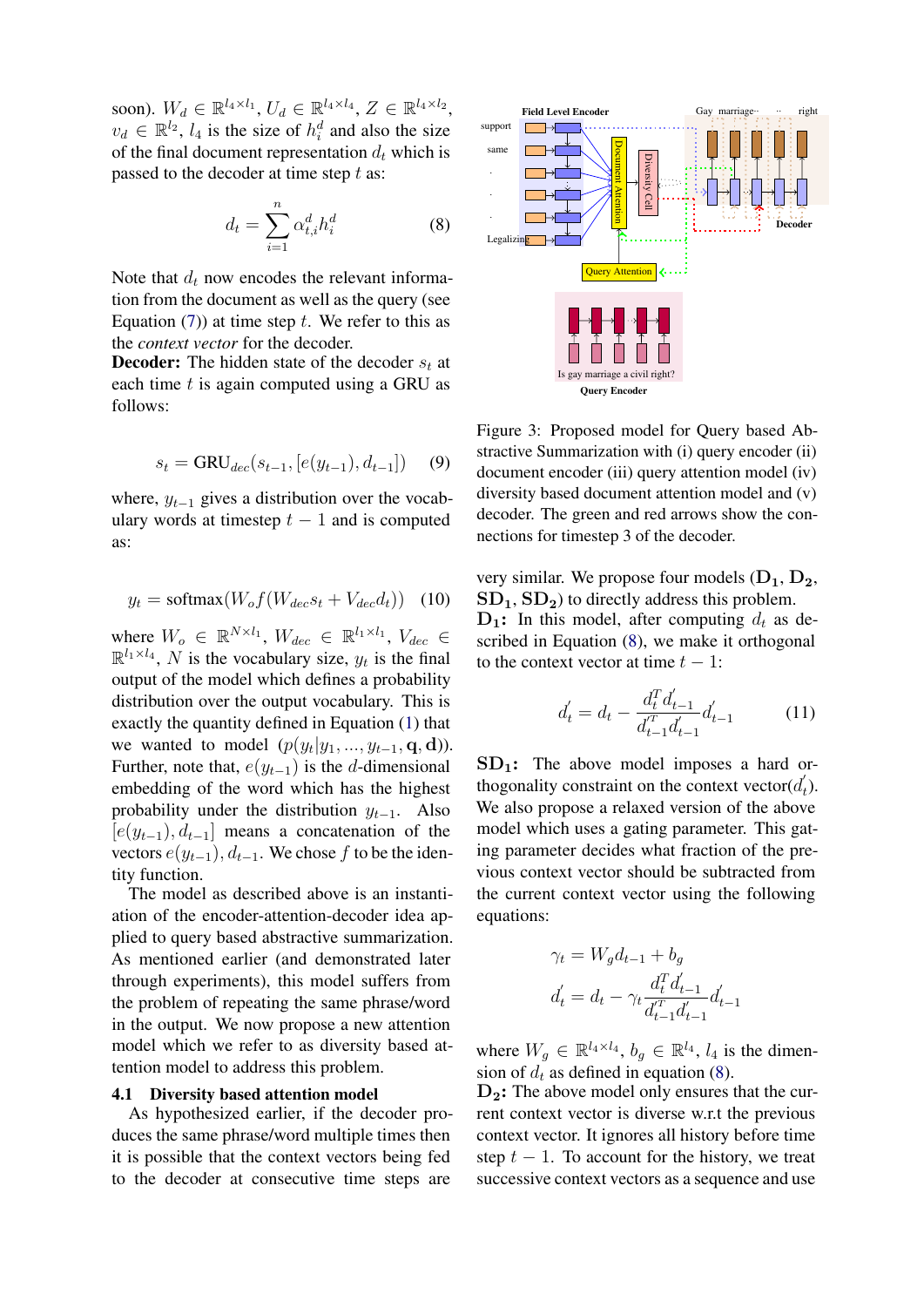a modified LSTM cell to compute the new state at each time step. Specifically, we use the following set of equations to compute a diverse context at time t:

$$
i_t = \sigma(W_i d_t + U_i h_{t-1} + b_i)
$$
  
\n
$$
f_t = \sigma(W_f d_t + U_f h_{t-1} + b_f)
$$
  
\n
$$
o_t = \sigma(W_o d_t + U_o h_{t-1} + b_o)
$$
  
\n
$$
\hat{c}_t = \tanh(W_c d_t + U_c h_{t-1} + b_c)
$$
  
\n
$$
c_t = i_t \odot \hat{c}_t + f_t \odot c_{t-1}
$$
  
\n
$$
c_t^{\text{diverse}} = c_t - \frac{c_t^T c_{t-1}}{c_{t-1}^T c_{t-1}} c_{t-1}
$$
  
\n
$$
h_t = o_t \odot \tanh(c_t^{\text{diverse}})
$$
  
\n
$$
d_t' = h_t
$$
\n(13)

where  $W_i, W_f, W_o, W_c \in \mathbb{R}^{l_5 \times l_4}$ ,  $U_i, U_f, U_o, U_c \in \mathbb{R}^{l_5 \times l_4}, d_t$  is the  $l_4$ dimensional output of Equation (8);  $l_5$  is number of hidden units in the LSTM cell. This final  $d'_t$  $t_t$  from Equation [\(13\)](#page-5-0) is then used in Equation [\(9\)](#page-4-1). Note that Equation [\(12\)](#page-5-1) ensures that state of the LSTM at time step  $t$  is orthogonal to the previous history. Figure [3](#page-4-2) shows a pictorial representation of the model with a diversity LSTM cell.

 $SD<sub>2</sub>$ : This model again uses a relaxed version of the orthogonality constraint used in  $D_2$ . Specifically, we define a gating parameter  $q_t$  and replace [\(12\)](#page-5-1) above by [\(14\)](#page-5-2) as define below:

$$
g_t = \sigma(W_g d_t + U_g h_{t-1} + b_o)
$$

$$
c_t^{diverse} = c_t - g_t \frac{c_t^T c_{t-1}}{c_{t-1}^T c_{t-1}} c_{t-1}
$$
(14)

where  $W_g \in \mathbb{R}^{l_5 \times l_4}$ ,  $U_g \in \mathbb{R}^{l_5 \times l_4}$ 

#### 5 Baseline Methods

We compare with two recently proposed baseline diversity methods [\(Chen et al.,](#page-8-4) [2016\)](#page-8-4) as described below. Note that these methods were proposed in the context of abstractive summarization (not query based abstractive summarization) and we adapt them for the task of query based abstractive summarization. Below we just highlight the key differences from our model in computing the context vector  $d_t$  $t$  passed to the decoder.

M1: This model accumulates all the previous context vectors as  $\sum_{j=1}^{t-1} d_j'$  $j$  and incorporates

this history while computing a diverse context vector:

<span id="page-5-3"></span>
$$
d'_{t} = \tanh(W_{c}d_{t} - U_{c}\sum_{j=1}^{t-1} d'_{j})
$$
 (15)

where  $W_c, U_c \in \mathbb{R}^{l_4 \times l_4}$  are diagonal matrices. We then use this diversity driven context  $d_i$  $t$ <sub>t</sub> in Equation  $(9)$  and  $(10)$ .

M2: In this model, in addition to computing a diverse context as described in Equation [\(15\)](#page-5-3), the attention weights at each time step are also forced to be diverse from the attention weights at the previous time step.

<span id="page-5-1"></span>
$$
\alpha'_{t,i} = v_a^T \tanh(W_a s'_t + U_a d_t - b_a \sum_{j=1}^{t-1} \alpha'_{j,i})
$$

<span id="page-5-0"></span>where  $W_a \in \mathbb{R}^{l_1 \times l_1}$ ,  $U_a \in \mathbb{R}^{l_1 \times l_4}$ ,  $b_a, v_a \in \mathbb{R}^{l_1}$ ,  $l_1$  is the number of hidden units in the decoder GRU. Once again, they maintain a history of attention weights and compute a diverse attention vector by subtracting the history from the current attention vector.

## 6 Experimental Setup

We evaluate our models on the dataset described in section 3. Note that there are no prior baselines on query based abstractive summarization so we could only compare with different variations of the encoder decoder models as described above. Further, we compare our diversity based attention models with existing models for diversity by suitably adapting them to this problem as described earlier. Specifically, we compare the performance of the following models:

- <span id="page-5-2"></span>• Vanilla e-a-d: This is the vanilla encoderattention-decoder model adapted to the problem of abstractive summarization. It contains the following components (i) document encoder (ii) document attention model (iii) decoder. It does not contain an encoder or attention model for the query. This helps us understand the importance of the query.
- Query<sub>enc</sub>: This model contains the query encoder in addition to the three components used in the vanilla model above. It does not contain any attention model for the query.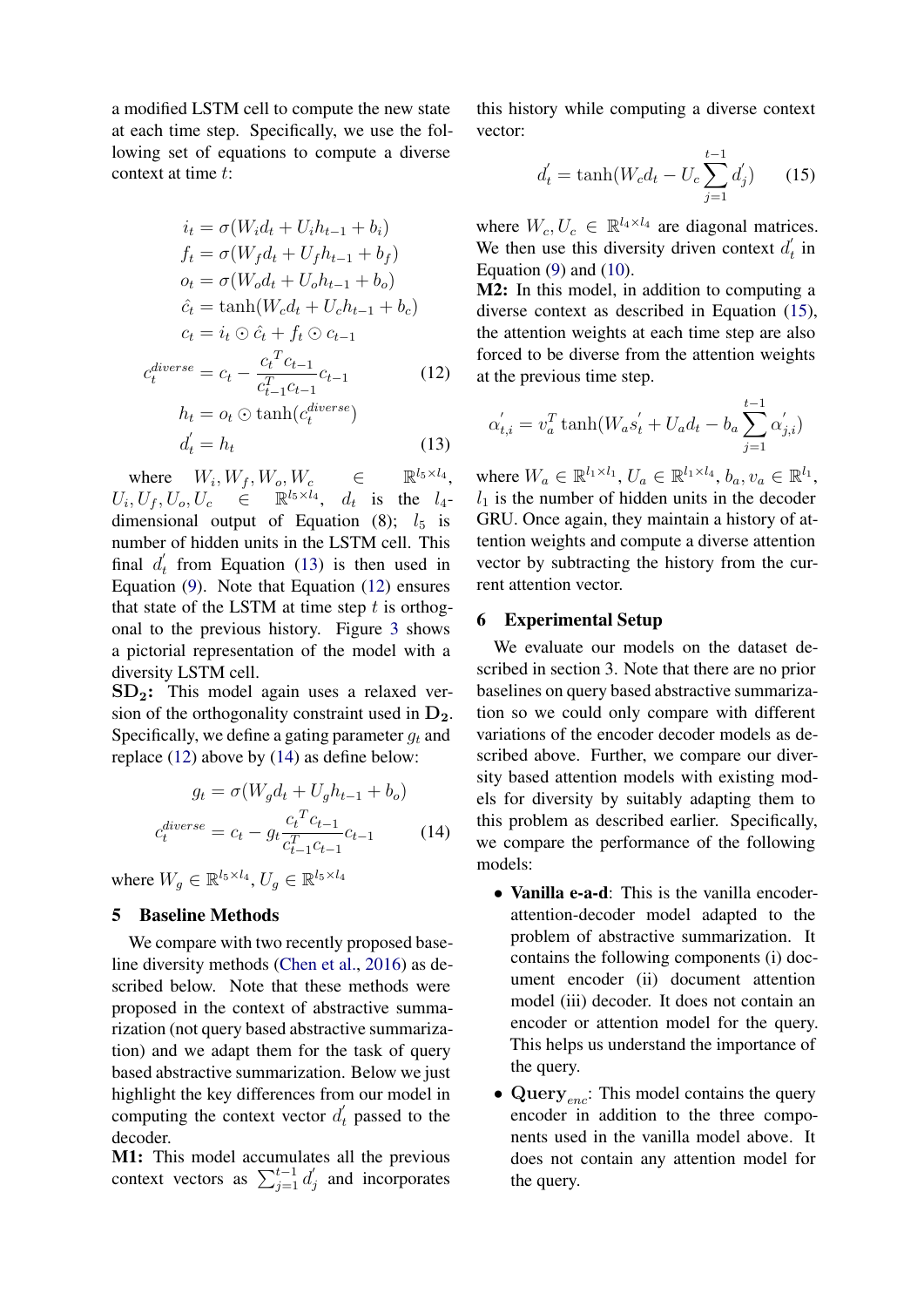- Query<sub>att</sub>: This model contains the query attention model in addition to all the components in  $Query_{enc}$ .
- $D_1$ : The diversity attention model as described in Section 4.1.
- $D_2$ : The LSTM based diversity attention model as described in Section 4.1.
- $SD_1$ : The soft diversity attention model as described in Section 4.1
- $SD_2$ : The soft LSTM based diversity attention model as described in Section 4.1
- $B_1$ : Diversity cell in Figure 3 is replaced by the basic LSTM cell (i.e.  $c_t^{diverse} = c_t$  instead of using Equation [\(12\)](#page-5-1). This helps us understand whether simply using an LSTM to track the history of context vectors (without imposing a diversity constraint) is sufficient.
- $M_1$ : The baseline model which operates on the context vector as described in Section 5.
- $M_2$ : The baseline model which operates on the attention weights in addition to the context vector as described in Section 5.

We used 80% of the data for training,  $10\%$ for validation and 10% for testing. We create 10 such folds and report the average Rouge-1, Rouge-2, Rouge-L scores across the 10 folds. The hyperparameters (batch size and GRU cell sizes) of all the models are tuned on the validation set. We tried the following batch sizes : 32, 64 and the following GRU cell sizes 200, 300, 400. We used Adam [\(Kingma and Ba,](#page-8-20) [2014\)](#page-8-20) as the optimization algorithm with the initial learning rate set to 0.0004,  $\beta_1 = 0.9$ ,  $\beta_2 = 0.999$ . We used pre-trained publicly available Glove word embeddings<sup>[2](#page-6-0)</sup> and fine-tuned them during training. The same word embeddings are used for the query words and the document words.

Table [3](#page-6-1) summarizes the results of our experiments.

| Models                          | ROUGE-1 | ROUGE-2 | ROUGE-L |
|---------------------------------|---------|---------|---------|
| Vanilla e-a-d                   | 13.73   | 2.06    | 12.84   |
| $Query_{enc}$                   | 20.87   | 3.39    | 19.38   |
| $\overset{\cdot }{Query}_{att}$ | 29.28   | 10.24   | 28.21   |
| B1                              | 23.18   | 6.46    | 22.03   |
| M1                              | 33.06   | 13.35   | 32.17   |
| M <sub>2</sub>                  | 18.42   | 4.47    | 17.45   |
| D1                              | 33.85   | 13.65   | 32.99   |
| SD <sub>1</sub>                 | 31.36   | 11.23   | 30.5    |
| D <sub>2</sub>                  | 38.12   | 16.76   | 37.31   |
| SD2                             | 41.26   | 18.75   | 40.43   |

<span id="page-6-1"></span>Table 3: Performance on various models using fulllength ROUGE metrics

#### 7 Discussions

In this section, we discuss the results of the experiments reported in Table [3.](#page-6-1)

1. Effect of Query: Comparing rows 1 and 2 we observe that adding an encoder for the query and allowing it to influence the outputs of the decoder indeed improves the performance. This is expected as the query contains some keywords which could help in sharpening the focus of the summary.

2. Effect of Query attention model: Comparing rows 2 and 3 we observe that using an attention model to dynamically compute the query representation at each time step improves the results. This suggests that the attention model indeed learns to focus on relevant portions of the query at different time steps.

3. Effect of Diversity models: All the diversity models introduced in the paper (rows 7, 8, 9, 10) give significant improvement over the nondiversity models. In particular, the modified LSTM based diversity model gives the best results. This is indeed very encouraging and Table [4](#page-7-0) shows some sample summaries comparing the performance of different models.

4. Comparison with baseline diversity models: The baseline diversity model M1 performs at par with our models D1 and SD1 but not as good as D2 and SD2. However, the model M2 performs very poorly. We believe that simultaneously adding a constraint on the context vectors as well as attention weights (as is indeed the case with M2) is a bit too aggressive and leads to poor performance (although this needs further investigation).

5. Quantitative Analysis: In addition to the qualitative analysis reported in Table [4](#page-7-0) we also did a quantitative analysis by counting the num-

<span id="page-6-0"></span><sup>2</sup> http://nlp.stanford.edu/projects/glove/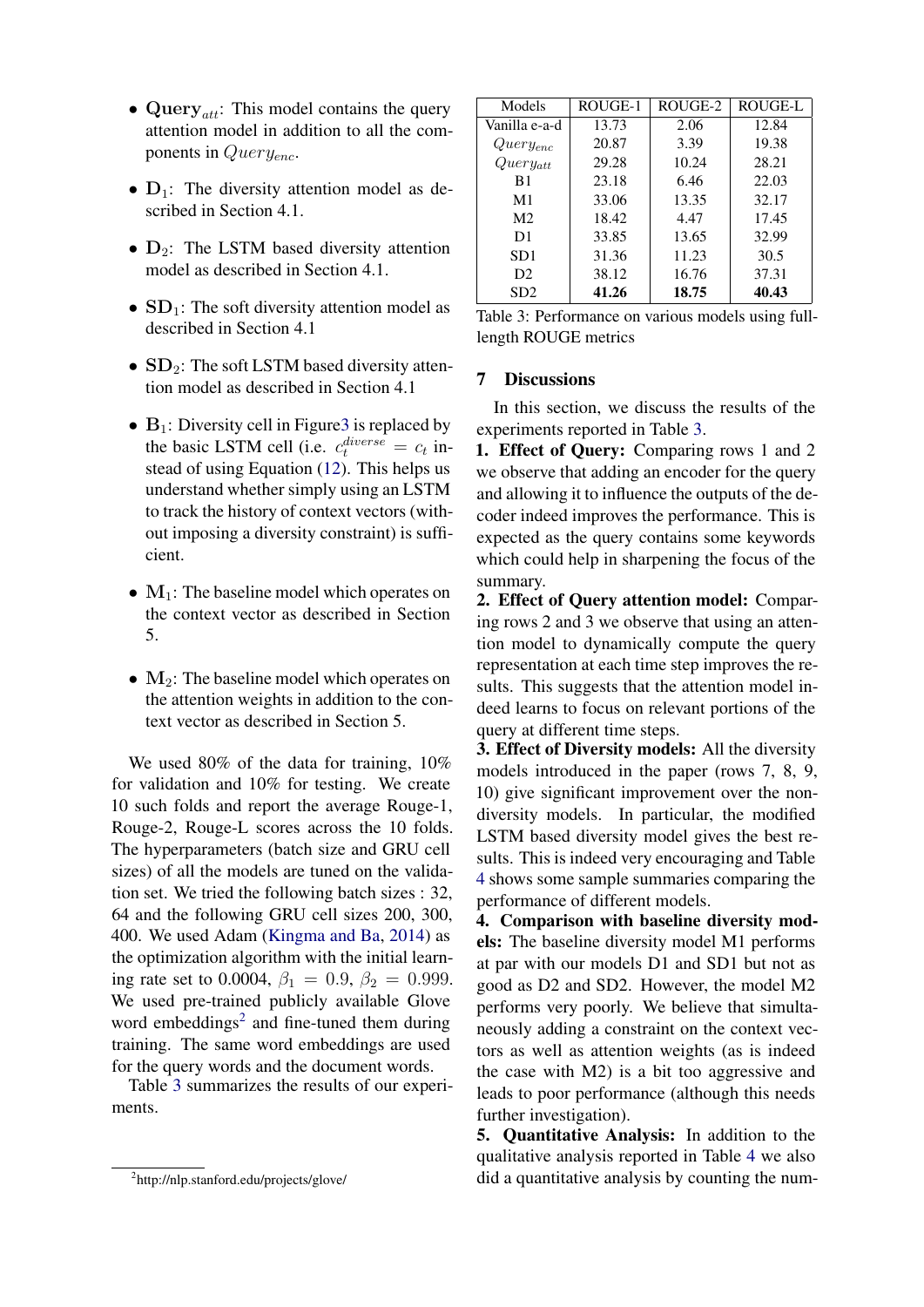Source:Although cannabis does indeed have some harmful effects, it is no more harmful than legal substances like alcohol and tobacco. As a matter of fact, research by the British Medical Association shows that nicotine is far more addictive than cannabis. Furthermore, the consumption of alcohol and the smoking of cigarettes cause more deaths per year than does the use of cannabis (e.g. through lung cancer, stomach ulcers, accidents caused by drunk driving etc.). The legalization of cannabis will remove an anomaly in the law whereby substances that are more dangerous than cannabis are legal whilst the possession and use of cannabis remains unlawful.

Query: is marijuana harmless enough to be considered a medicine

G: marijuana is no more harmful than tobacco and alcohol

 $Query_{attn}$ : marijuana is no the drug drug for tobacco and tobacco

D1: marijuana is no more harmful than tobacco and tobacco

SD1: marijuana is more for evidence than tobacco and health

D2: marijuana is no more harmful than tobacco and use

SD2: marijuana is no more harmful than tobacco and alcohol

Source:Fuel cell critics point out that hydrogen is flammable, but so is gasoline. Unlike gasoline, which can pool up and burn for a long time, hydrogen dissipates rapidly. Gas tanks tend to be easily punctured, thin-walled containers, while the latest hydrogen tanks are made from Kevlar. Also, gaseous hydrogen isn't the only method of storage under consideration–BMW is looking at liquid storage while other researchers are looking at chemical compound storage, such as boron pellets.

Query: safety are hydrogen fuel cell vehicles safe

G: hydrogen in cars is less dangerous than gasoline

 $Query_{attn}$ : hydrogen is **hydrogen hydrogen hydrogen** fuel energy

D1:hydrogen in cars is less natural than gasoline

SD1: hydrogen in cars is reduce risk than fuel

D2: hydrogen in waste is less effective than gasoline

SD2:hydrogen in cars is less dangerous than gasoline

Source:The basis of all animal rights should be the Golden Rule: we should treat them as we would wish them to treat us, were any other species in our dominant position.

Query: do animals have rights that makes eating them inappropriate

G: animals should be treated as we would want to be treated

 $Query_{att}$ : animals should be treated as we would protect to be treated

D1: animals should be treated as we most individual to be treated

SD1: animals should be treated as we would physically to be treated

D2: animals should be treated as we would illegal to be treated

<span id="page-7-0"></span>SD2: animals should be treated as those would want to be treated

Table 4: Summaries generated by different models. In general, we observed that the baseline models which do not use a diversity based attention model tend to produce more repetitions. Notice that the last example shows that our model is not very aggressive in dealing with the history and is able to produce valid repetitions (treated ... treated) when needed

ber of sentences containing repeated words generated by different models. Specifically for the 1268 test instances we counted the number of sentences containing repeated words as generated by different modes. Table [5](#page-7-1) summarizes this analysis.

| Model                   | Number |
|-------------------------|--------|
| $\mathbf{Query}_{attn}$ | 498    |
| $\mathbf{SD}_1$         | 352    |
| SD <sub>2</sub>         | 344    |
| $\mathbf{D}_1$          | 191    |
| D۰                      | 179    |

## 8 Conclusion

In this work we proposed a query-based summarization method. The unique feature of

<span id="page-7-1"></span>Table 5: Average number of sentences with repeating words across 10 folds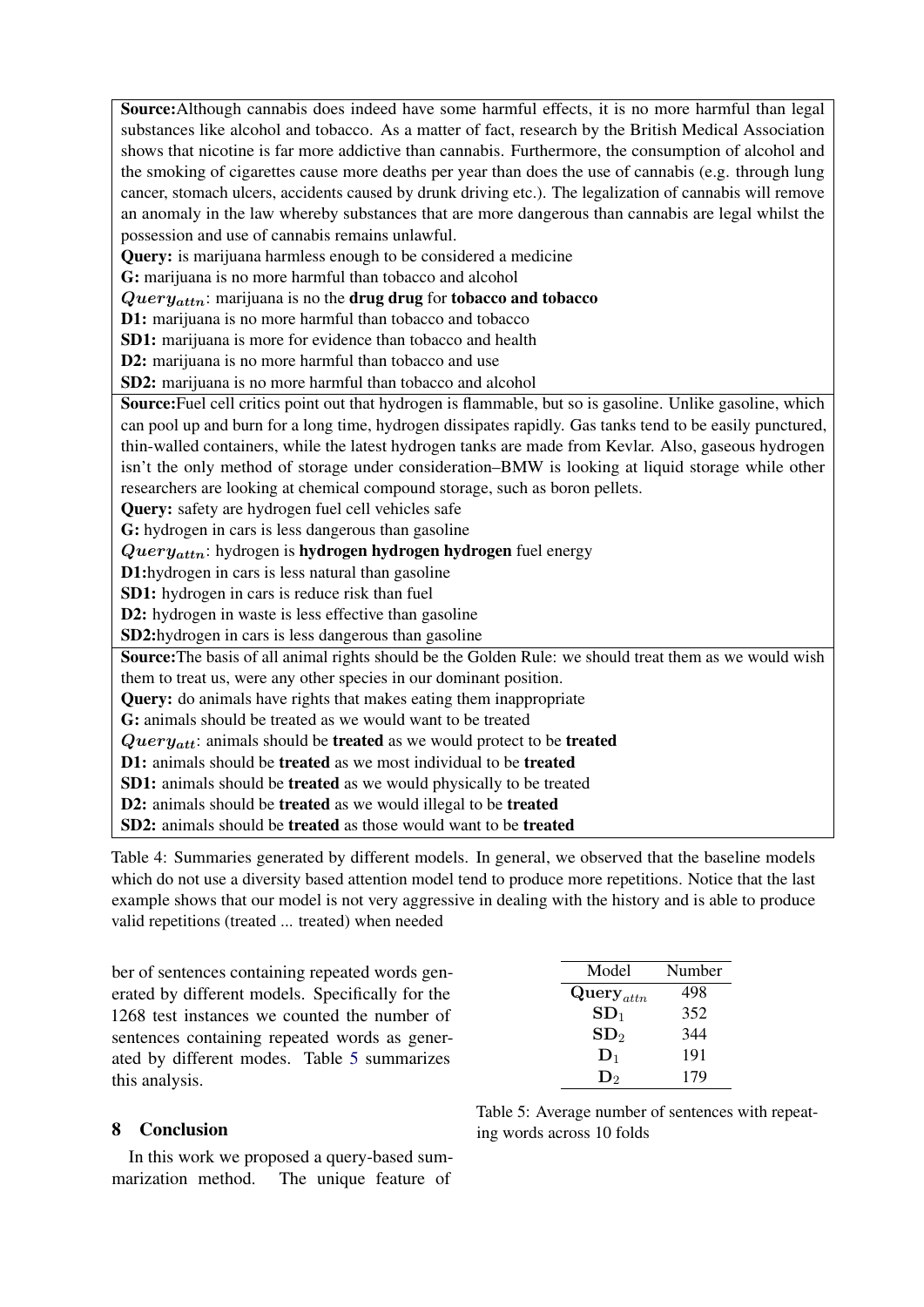the model is a novel diversification mechanism based on successive orthogonalization. gives us the flexibility to: (i) provide diverse context vectors at successive time steps and (ii) pay attention to words repeatedly if need be later in the summary (as opposed to existing models which aggressively delete the history). We also introduced a new data set and empirically verified we perform significantly better (gain of 28% (absolute) in ROUGE-L score) than applying a plain encode-attend-decode mechanism to this problem. We observe that adding an attention mechanism on the query string gives significant improvements. We also compare with a state of the art diversity model and outperform it by a good margin (gain of 7% (absolute) in ROUGE-L score). The diversification model proposed is general enough to apply to other NLG tasks with suitable modifications and we are currently working on extending this to dialog systems and general summarization.

#### References

- <span id="page-8-0"></span>Dzmitry Bahdanau, Kyunghyun Cho, and Yoshua Bengio. 2014. Neural machine translation by jointly learning to align and translate. *arXiv preprint arXiv:1409.0473* .
- <span id="page-8-4"></span>Qian Chen, Xiaodan Zhu, Zhenhua Ling, Si Wei, and Hui Jiang. 2016. Distraction-based neural networks for modeling documents. In *Proceedings of the Twenty-Fifth International Joint Conference on Artificial Intelligence (IJCAI-16)*. pages 2754–2760.
- <span id="page-8-18"></span>Sumit Chopra, Michael Auli, Alexander M Rush, and SEAS Harvard. 2016. Abstractive sentence summarization with attentive recurrent neural networks. *Proceedings of NAACL-HLT16* pages 93–98.
- <span id="page-8-13"></span>Carlos A Colmenares, Marina Litvak, Amin Mantrach, and Fabrizio Silvestri. 2015. Heads: Headline generation as sequence prediction using an abstract feature-rich space. In *HLT-NAACL*. pages 133–142.
- <span id="page-8-8"></span>Dipanjan Das and André FT Martins. 2007. A survey on automatic text summarization. *Literature Survey for the Language and Statistics II course at CMU* 4:192–195.
- <span id="page-8-11"></span>Günes Erkan and Dragomir R Radev. 2004. Lexrank: Graph-based lexical centrality as salience in text summarization. *Journal of Artificial Intelligence Research* 22:457–479.
- <span id="page-8-12"></span>Katja Filippova and Yasemin Altun. 2013. Overcoming the lack of parallel data in sentence compression. In *EMNLP*. Citeseer, pages 1481–1491.
- <span id="page-8-6"></span>Sepp Hochreiter and Jürgen Schmidhuber. 1997. Long short-term memory. *Neural computation* 9(8):1735– 1780.
- <span id="page-8-19"></span>Baotian Hu, Qingcai Chen, and Fangze Zhu. 2015. Lcsts: A large scale chinese short text summarization dataset. *arXiv preprint arXiv:1506.05865* .
- <span id="page-8-20"></span>Diederik Kingma and Jimmy Ba. 2014. Adam: A method for stochastic optimization. *arXiv preprint arXiv:1412.6980* .
- <span id="page-8-3"></span>Jiwei Li, Michel Galley, Chris Brockett, Georgios P Spithourakis, Jianfeng Gao, and Bill Dolan. 2016. A persona-based neural conversation model. *arXiv preprint arXiv:1603.06155* .
- <span id="page-8-17"></span>Konstantin Lopyrev. 2015. Generating news headlines with recurrent neural networks. *arXiv preprint arXiv:1512.01712* .
- <span id="page-8-7"></span>Inderjeet Mani. 2001. *Automatic summarization*, volume 3. John Benjamins Publishing.
- <span id="page-8-2"></span>Ramesh Nallapati, Bowen Zhou, Caglar Gulcehre, Bing Xiang, et al. 2016. Abstractive text summarization using sequence-to-sequence rnns and beyond. *arXiv preprint arXiv:1602.06023* .
- <span id="page-8-9"></span>Ani Nenkova and Kathleen McKeown. 2012. A survey of text summarization techniques. In *Mining text data*, Springer, pages 43–76.
- <span id="page-8-10"></span>Joel Larocca Neto, Alex A Freitas, and Celso AA Kaestner. 2002. Automatic text summarization using a machine learning approach. In *Brazilian Symposium on Artificial Intelligence*. Springer, pages 205–215.
- <span id="page-8-15"></span>Ricardo Ribeiro, Luís Marujo, David Martins de Matos, Joao P Neto, Anatole Gershman, and Jaime Carbonell. 2013. Self reinforcement for important passage retrieval. In *Proceedings of the 36th international ACM SIGIR conference on Research and development in information retrieval*. ACM, pages 845–848.
- <span id="page-8-14"></span>Korbinian Riedhammer, Benoit Favre, and Dilek Hakkani-Tür. 2010. Long story short-global unsupervised models for keyphrase based meeting summarization. *Speech Communication* 52(10):801– 815.
- <span id="page-8-1"></span>Alexander M Rush, Sumit Chopra, and Jason Weston. 2015. A neural attention model for abstractive sentence summarization. *arXiv preprint arXiv:1509.00685* .
- <span id="page-8-5"></span>Baskaran Sankaran, Haitao Mi, Yaser Al-Onaizan, and Abe Ittycheriah. 2016. Temporal attention model for neural machine translation. *arXiv preprint arXiv:1608.02927* .
- <span id="page-8-16"></span>David Zajic, Bonnie Dorr, and Richard Schwartz. ???? Bbn/umd at duc-2004: Topiary.